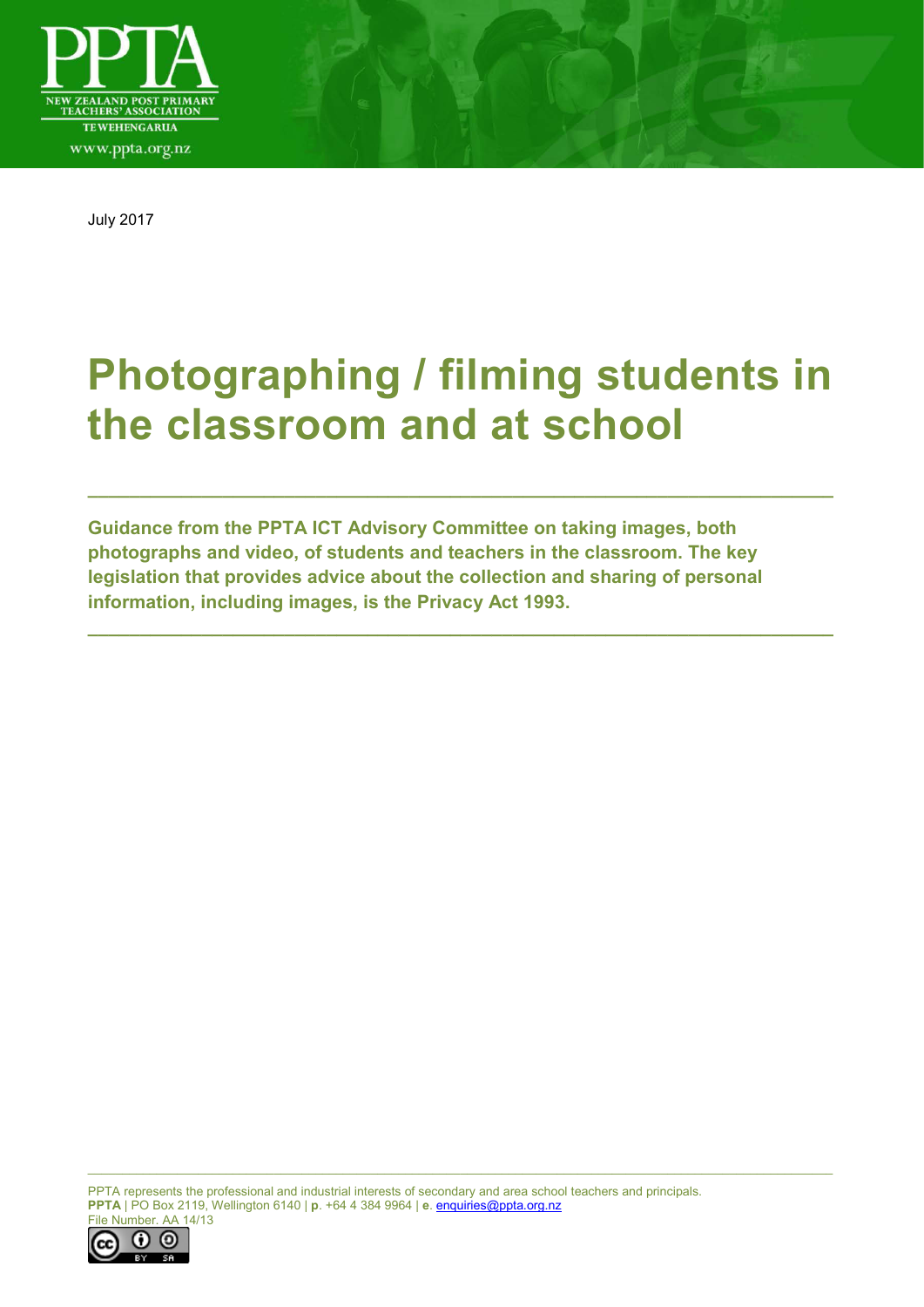# **Contents**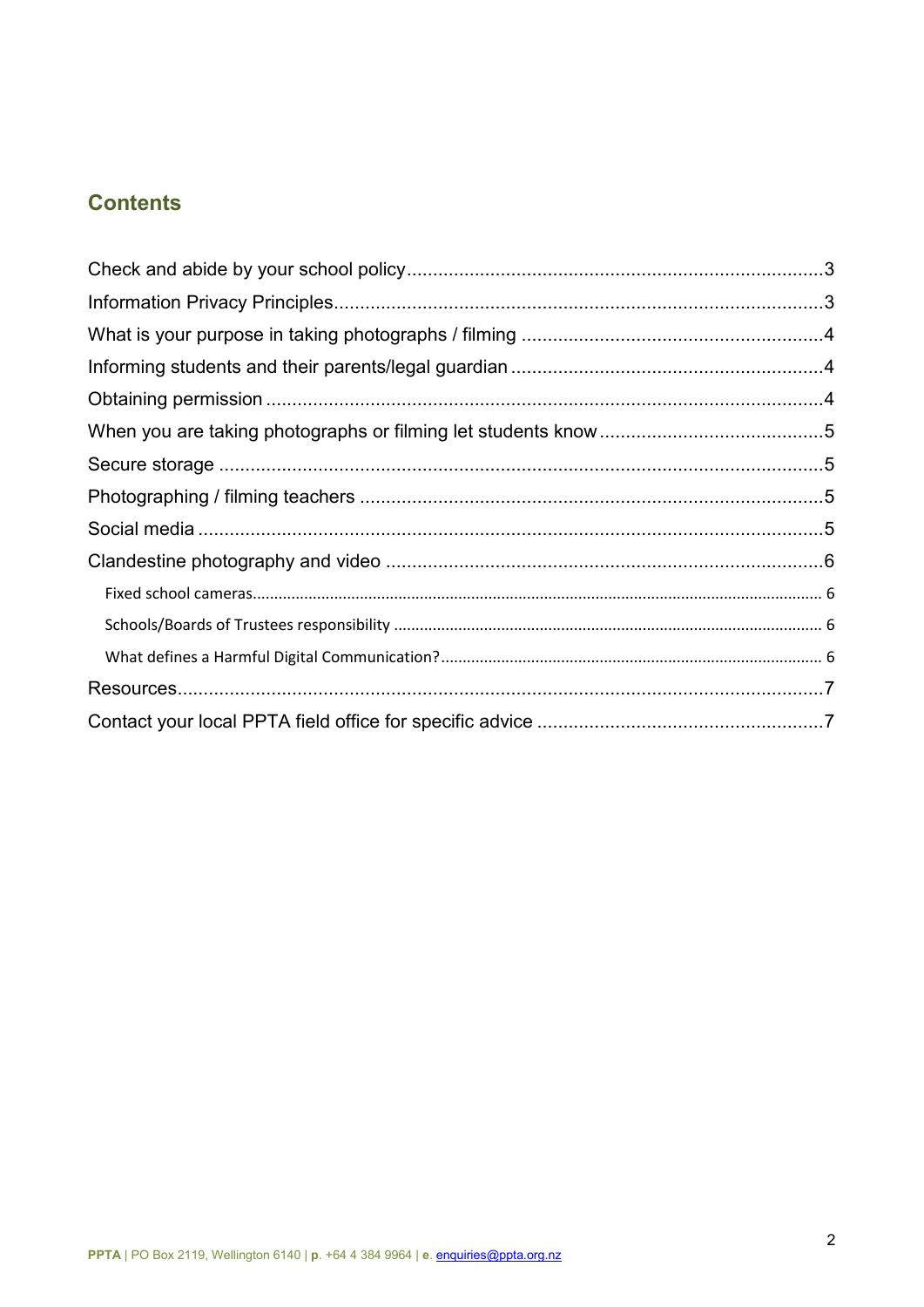# <span id="page-2-0"></span>**Check and abide by your school policy**

If the school does not have a policy they should develop one. Netsafe publishes some model policies:

[The Netsafe Kit for Schools: Policy & Use Agreements](https://www.netsafe.org.nz/the-kit/policy-and-use-agreements) 

If you do not agree with your school's policy, find out the reasoning for it and get it changed if necessary, don't just ignore it.

School policies should reflect the right of students and teachers to privacy.

We recommend reading and following this guide:

[Privacy in schools: A guide to the Privacy Act for principals, teachers and boards of trustees.](https://www.privacy.org.nz/assets/Files/Brochures-and-pamphlets-and-pubs/Privacy-in-Schools-September-2009.pdf) By Dalziel, K. (2009), Office of the Privacy Commissioner (see pages 34-35 in particular).

## <span id="page-2-1"></span>**Information Privacy Principles**

The Information Privacy Principles cover how agencies may collect, store, use and disclose personal information – including taking and publishing photographic images in school.

Netsafe summarises the principles in this way:

In general terms schools should:

- Only collect personal information they really need
- Get it directly from the person where possible
- Be open with people about what's going to be done with it
- Be fair about how you get it
- Keep it secure
- Let a person see it if they want to
- Fix it if the person thinks it's wrong
- Take care that it's accurate before using it
- Dispose of it when it's no longer needed
- Use it only for the purpose for which you got it
- Only disclose it if you have good reason to do so
- Only use 'unique identifiers' where this is clearly allowed

[Netsafe Privacy and Schools](https://www.netsafe.org.nz/privacy-and-schools/) 

[Office of the Privacy Commissioner. Privacy 101: An introduction to the Privacy Act](https://www.privacy.org.nz/assets/Files/Online-elearning-privacy-training/Privacy-101-workbook-PARTICIPANT-17Dec15-Current-Version.pdf)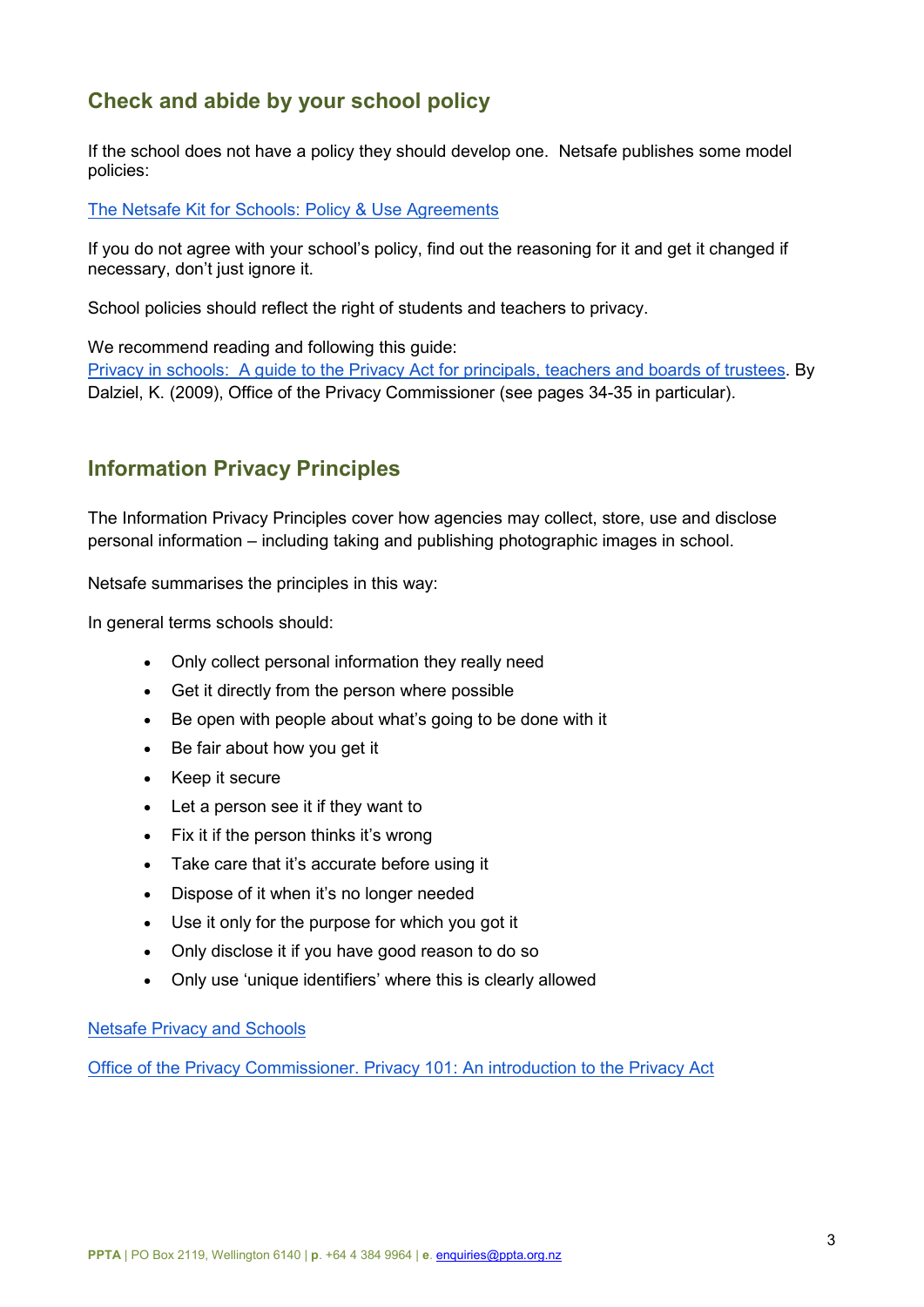# <span id="page-3-0"></span>**What is your purpose in taking photographs / filming**

What do you intend to do with images/film that you take? Is it for professional learning and development purposes, sharing lessons or other reasons?

#### • **Only collect personal information you really need**

**Privacy Principle 1** requires that you only collect information that you need to have, for the lawful purposes of school. A good starting point is the school's charter or strategic plan.

"A good approach for schools is to consider whether or not the information is needed to complete a process such as enrolment or an application to attend a school camp. If so, then the school probably needs to collect the information." (Dalziel, K., p.11)

# <span id="page-3-1"></span>**Informing students and their parents/legal guardian**

- **Get it directly from the person where possible**
- **Be open with people about what's going to be done with it**
- **Use it only for the purpose for which you got it**

Students and their parents need to know that you wish to take photographs or video images, why and where the images will be published and who will have access to them.

## <span id="page-3-2"></span>**Obtaining permission**

Give prior notice to students and parents along with the ability for them to decline to be filmed or photographed.

When a student enrols is often the time schools ask parents and students to sign an agreement that confirms whether the school can use information, including photographs of the student, in its publications or on the school website. Some schools also use a generic permission form to be signed at the start of each year for those subjects that require filming for assessment.

Students should be able to opt out of having their photos used by the school.

Below is a draft permission statement used on a student enrolment form:

"From time to time the school takes photographs of students to record activities within the school for the students' learning journals, for the school newsletter and for the school website. It is the school's policy that any photos for publication are either positive depictions of the children/young people or the photographs are taken in such a way to avoid identification. Please advise the school if you have any concerns about publication of your child's photo." (Dalziel, K, 2009, p. 47).

#### **Other examples:**

[Sacred Heart Girls College policies](http://shgcham.school.nz/cms/wp-content/uploads/2017/05/Policies-as-9-May.pdf) (pdf)

[Golden Bay High School permission to publish student work, images & details](http://www.gbh.school.nz/uploads/1/2/4/1/12418805/publishing_student_work.pdf) (pdf)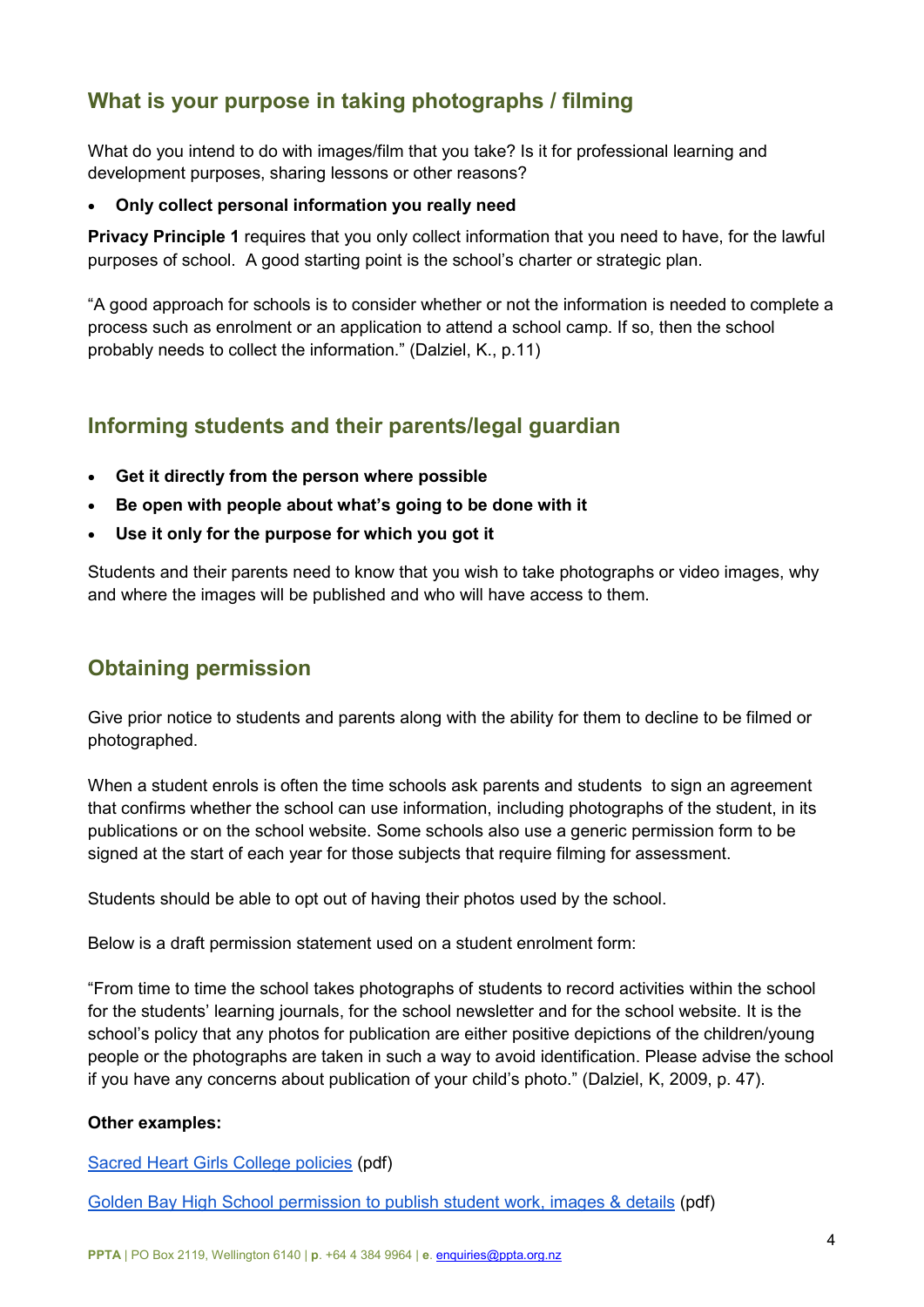Permission obtained for a specific purpose cannot be considered permission for another purpose.

"Information Privacy Principle 10 – use personal information for its purpose … If a student consents to being photographed for a school project, the school may not subsequently use the photograph for promotional advertising without consent" (Dalziel, K. p.20).

## <span id="page-4-0"></span>**When you are taking photographs or filming let students know**

#### • **Be fair about how you get it**

Give some advance notice. Information collection, including taking photographs at school, should be lawful, fair and not unreasonably intrusive.

## <span id="page-4-1"></span>**Secure storage**

#### • **Keep it secure**

Schools / teachers have an obligation to take care of the personal information about students that they hold. They must have reasonable measures in place to avoid loss of information or unauthorised access or use.

Do not store student images and student work on your personal mobile devices. Ensure you download student information and store securely and appropriately at school. Your school policy should set out the school's recommended process.

## <span id="page-4-2"></span>**Photographing / filming teachers**

The privacy principles apply to how schools may collect, store, use and disclose personal information about school staff. This includes photographing and filming teachers. Permission should be sought, and must be given, before images can be published.

Check your school policy.

If you need support contact your local PPTA field officer. [Contact PPTA](http://ppta.org.nz/contact-us/contact-your-local-ppta-field-office/)

## <span id="page-4-3"></span>**Social media**

Be mindful when posting photographs and video of school events to social media. Seek permission before posting.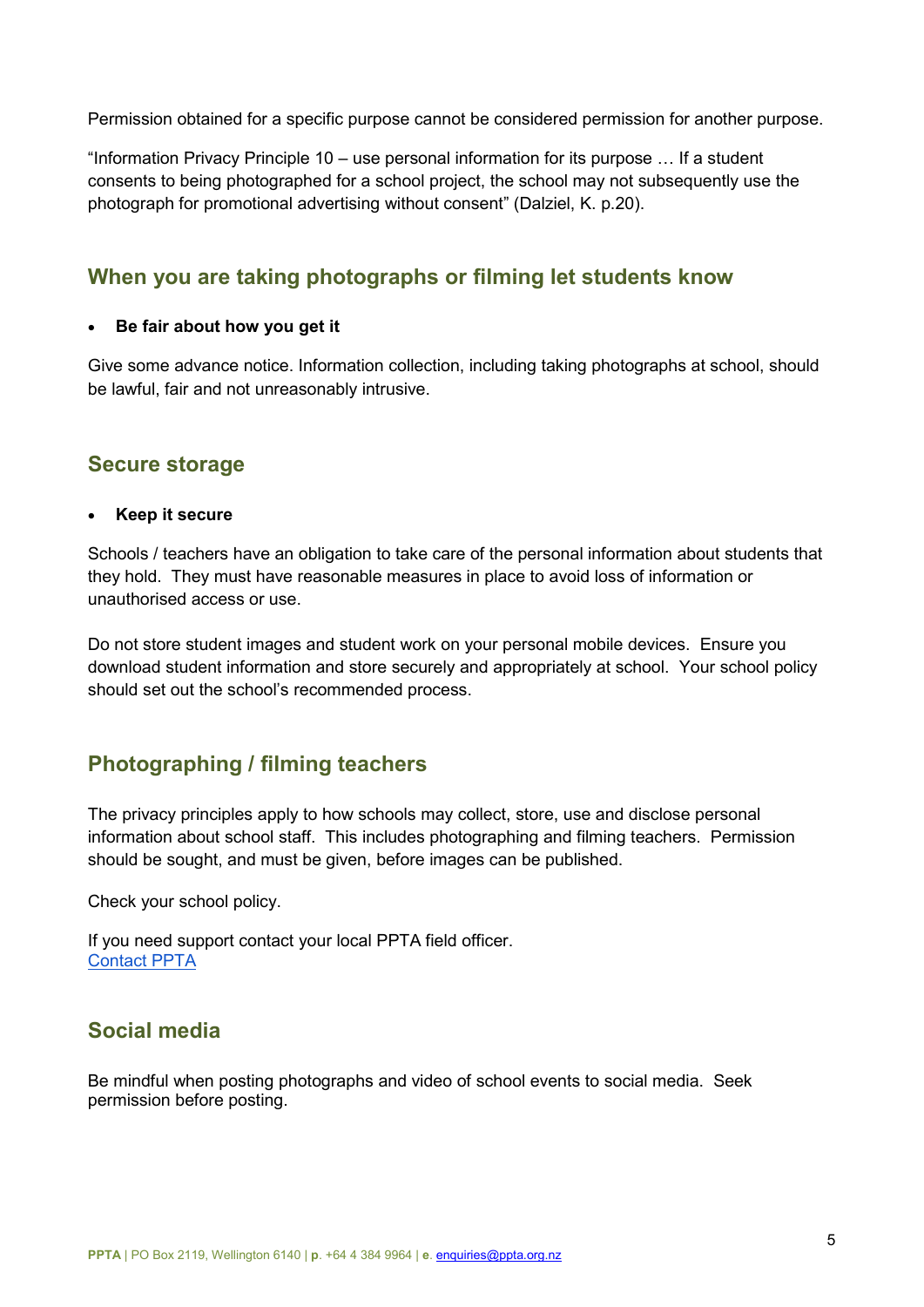# <span id="page-5-0"></span>**Clandestine photography and video**

The privacy principles apply to students taking photographs or making videos of other students and teachers.

Clandestine photography and video is unacceptable, this includes body worn cameras and video recording in the classroom or playground.

All schools should be teaching and modelling digital citizenship.

[Digital citizenship - resource ideas for teachers](http://ppta.org.nz/publication-library/digital-citizenship-resource-ideas-for-teachers/)

## <span id="page-5-1"></span>**Fixed school cameras**

Many schools install security cameras as one tool to protect and manage school property and for health and safety reasons.

"If cameras are installed, schools should display notices about the presence of cameras and schools should have clear policy guidelines about storage and access to the information collected." (Dalziel, K. p.35).

## <span id="page-5-2"></span>**Schools/Boards of Trustees responsibility**

National Administration Guideline 5 includes a statement that "Each board of trustees is also required to: provide a safe physical and emotional environment for students"

#### [Ministry of Education National Administration Guideline 5](https://education.govt.nz/ministry-of-education/legislation/nags/#NAG5)

Schools also need to be aware that the Health and Safety at Work Act 2015 requires them to provide a safe workplace for teachers - this includes keeping teachers safe from cyberbullying by students.

Tools to support teachers who experience cyberbullying include the school's student acceptable/responsible use policy and/or teacher acceptable/responsible use policy, and the provisions in the Harmful Digital Communications Act (HDCA.)

<span id="page-5-3"></span>[Harmful Digital Communications in Schools](https://www.netsafe.org.nz/hdc-in-schools/)

## **[What defines a Harmful Digital Communication?](https://privacy.org.nz/news-and-publications/guidance-resources/hdca-faqs/#related-issues%20)**

The HDCA establishes a number of principles on top of the new criminal offences. These principles define harmful digital communications in a civil setting, and are in addition to the new criminal offences.

- 1) A digital communication should not disclose sensitive personal facts about an individual.
- 2) A digital communication should not be threatening, intimidating or menacing.